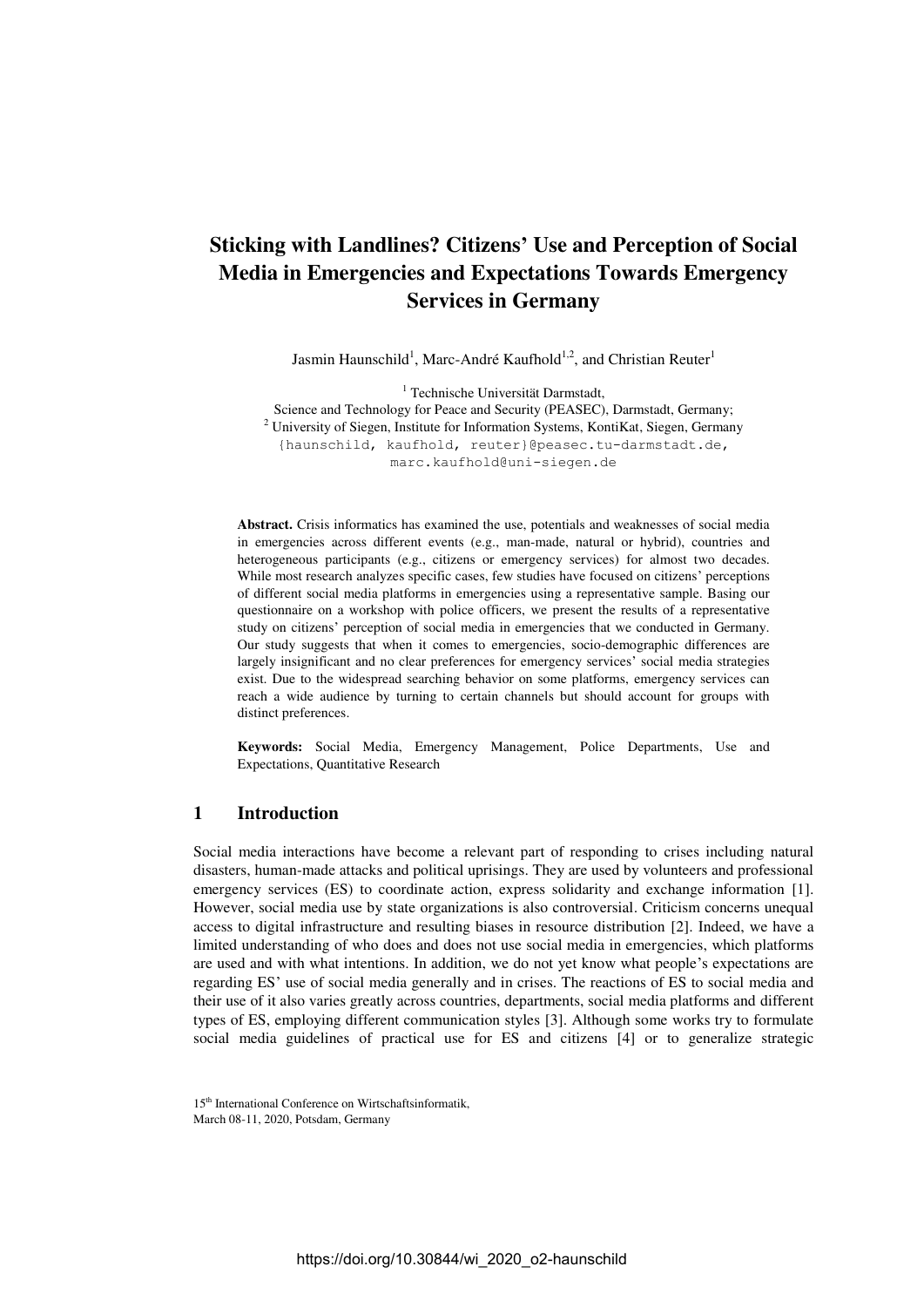communication in social media [5], there is still uncertainty among ES on how to best use social media in different cases and for different audiences, leading to the following research questions:

- **RQ1**: Which patterns of social media use, perceptions and expectations are prevalent in the German population regarding their use in emergency situations? Do different socio-demographic groups show different use and expectation patterns?
- **RQ2**: Which implications and guidelines, also considering the change of social media use over time, can be deduced for the design of social media engagement strategies for effective analysis of data and communications for emergency services?

To answer these questions, we conducted a workshop with participants  $(N=15)$  from a German central federal police agency to explore which aspects are relevant to them. From this we developed a questionnaire that in addition also asked questions similar to some we had previously asked in smaller samples in 2015 and 2016 [6, 7]. We then conducted a representative national German survey ( $N = 1.219$ ), asking about social media behavior, use and evaluation of different platforms, shared content, advantages and disadvantages of its use in emergencies, expectations towards ES' social media behavior and socio-demographic data (age, gender, education, federal state residency, urbanization of residence). In this paper, we first outline current research and research gaps (section 2). We then portray our data gathering and insights through workshop discussions (section 3.1) and describe the survey and used methods of analysis (section 3.2). We then analyse the survey, additionally comparing it to results from 2015 and 2016 (section 3.3). Lastly, we discuss our findings of both approaches and draw conclusions for ES' social media use in emergencies (section 4).

# **2 Literature Review**

Crisis informatics examines the use of information and communication technologies (ICT) in crises, often focusing on social media [1, 8]. With few exceptions [9, 10], insights into ES' activities are fragmented and limited to specific locations [11] and specific crisis events such as earthquakes, hurricanes, riots, shootings or terrorist attacks [3, 12, 13]. Indeed, more progress has been made to understand and conceptualize the role of citizens, such as citizen-to-citizen and citizen-to-authority communication [14], and the public, which uses social media for selfcoordination and collaborative ICT in crises, as opposed to the roles of state authorities, both in the real and virtual realm [1]. Yet how the general population views the use of social media in crisis situations, its use by emergency managers and reasons for not engaging with modern technology in crises [15] remain understudied.

#### **2.1 Barriers and Potentials of Social Media Use and Communication**

Research identifies different strategies and tactics for social media use by emergency managers [16, 17] such as information dissemination, data monitoring/analysis and conversations/coordinated action. However, analyses of social media engagement more broadly find that ES are using new tools in a way that is very similar to traditional media: mainly broadcasting information, with little back-and-forth engagement and building on pre-existing communication styles [18]. Considering the relevance of informal behavior and improvisation [19], it is unclear how the potential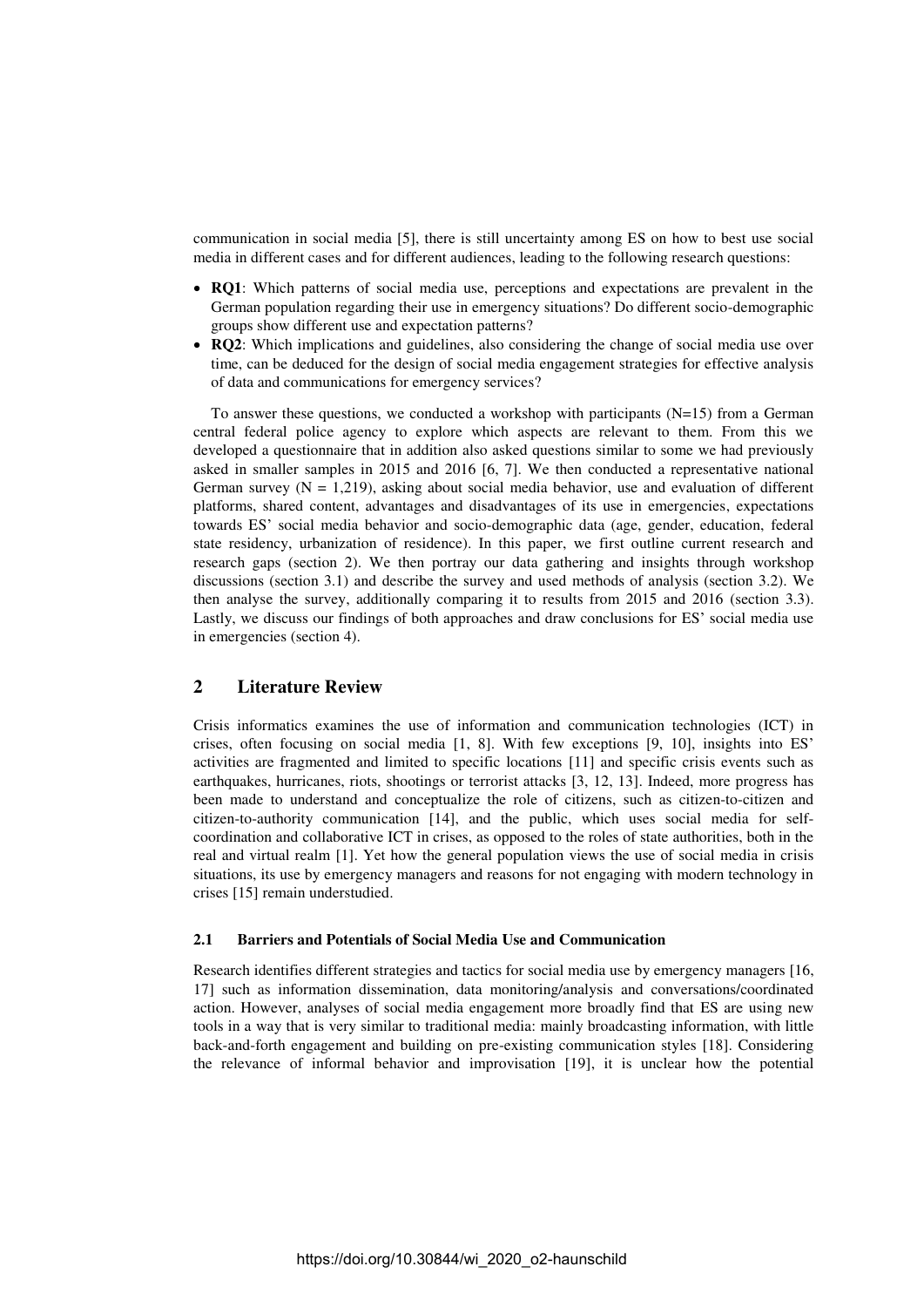informality, speed and transparency of social media will influence the perception of ES' work and efficiency. In this vein, [20] identifies risks that are associated with the new decentralized communication styles of agencies on social media, among them the risk of missing important information as well as the risk of damaging one's reputation online because of its use by untrained officers.

Despite a lack of skills and tailored tools for analyzing social media data, ES across Europe appear to see a need to get active on social media  $[21]$ . A survey with ES staff (N=761) outlines ES' intention to significantly increase social media use for sharing emergency-related information, establishing bidirectional communication and improving situational awareness based on situation updates, multimedia files and public mood [15]. While the previous survey largely reflected fire departments' points of view, the aims of police departments include avoiding other actors' filling that space, framing the online conversation and preventing users from taking unguided policing actions (e.g., publishing missing person reports), reaching a wide audience, nurturing trust and understanding online deviance [22, 23]. Instructive is an analysis of public information officers (PIOs), the public relations component of the US National Incident Management System, which finds that PIOs' roles are changing considerably [24]: Most PIOs use social media to ease their work by directly communicating with affected populations and directing them to online help resources. In this way, they are empowered through social media. However, PIOs also lose control over information because private individuals are taking part in reporting. This has also negative consequences for their relationship with traditional media, which has been sized down and relies more on private sources as well as "citizen journalism" [25]. Social media thus offer more independence from traditional media and control over delivering messages, while at the same time ES lose control over information to citizens who publish information on their matters online. Insights into citizens' attitudes and behavioral traits are thus important for refining social media communication strategies [26].

#### **2.2 Research gap**

While such mainly qualitative works have made great contributions to understanding the varied ways in which social media are used in different crises [1], they often focus on a single platform, especially Twitter. Research that provides insights into general attitudes and usage patterns across various platforms, their change over time and how they are influenced by socio-demographic characteristics, is still limited. Currently only a few works deal with some of these aspects [27, 28]. There are some quantitative surveys, however, they are not based on representative samples [15]. A representative survey on social media use in Germany was conducted in the EmerGent [29] project but it is based on one point of enquiry, not allowing a trend analysis and missing important details about social media platforms and citizens' preferences [6]. To this end, our study is motivated by a workshop with practitioners and contributes generalizable findings from a representative survey of the German population with 1,219 participants. It covers all relevant social media platforms, privacy and security attitudes, and socio-demographic data to test assumptions about user groups and usage patterns on specific platforms. Apart from enabling generalizations, such research sheds light on those people who do not turn to social media in crises and who are often overlooked by studies of use patterns.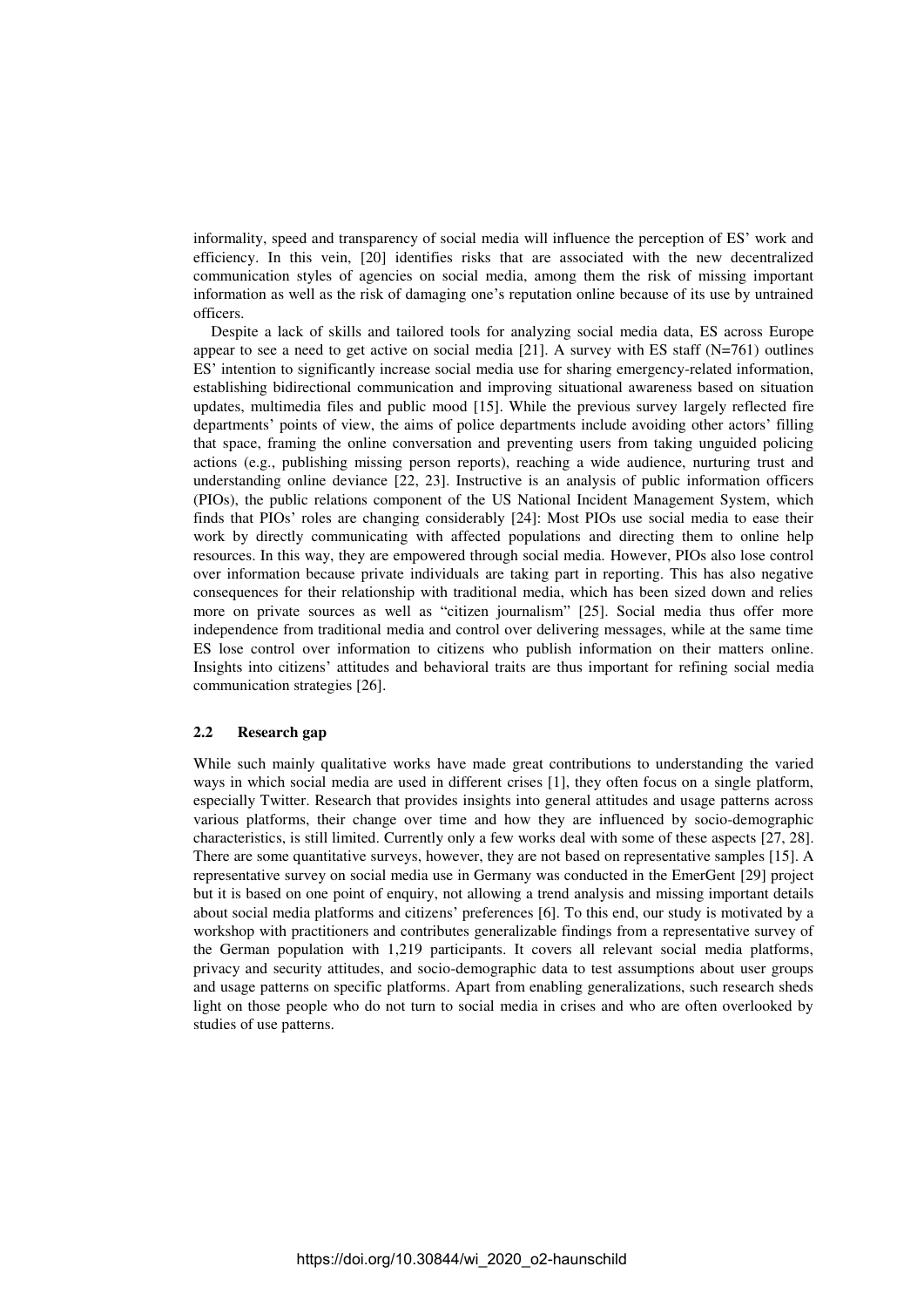# **3 Empirical Study: Representative Survey of the German Population**

#### **3.1 Survey Design**

On February 13, 2019 we conducted a workshop at a German central federal police agency which focused on the use of social media in emergencies, comprised police officers  $(N=15)$  and lasted 1,5 hours. At the start we introduced the procedure for conducting a representative survey and the aim of this workshop to generate a questionnaire with a short presentation. Examples of closed and open-ended questions were introduced. After the presentation, the workshop was based on three phases: In the **reflection phase** (10 minutes), based on their individual creativity, participants were instructed to note their ideas or questions on moderation tasks. In the **presentation phase** (20 minutes), participants presented their ideas and we subsequently arranged them thematically on a flip chart. The participants were encouraged to write down further ideas during the presentation phase. Finally, in the **discussion phase** (60 minutes), based on the group's collective creativity, participants discussed existing moderation cards, generated new ones and reflected upon their thematic grouping. Through open coding the three dimensions of *use*, *perception* and *expectation* emerged from the data, which were subsequently also reflected in the survey design.

- **Citizen's** *Use* **of Social Media in Everyday Life and Emergencies.** Police officers were interested in both how citizens use social media in emergencies and which platforms are used, as this could impact the depth and breadth of their analysis and communication strategies. Thus, we designed three questions to address use of media in emergencies (Q1), evaluation of information sources (Q2), as well as types of content shared in crises (Q3).
- *Perceived* **Benefits and Barriers of Social Media in Emergencies.** Officers were interested in the perceived benefits (e.g., easy, fast and detailed emergency information) of and barriers (e.g., data privacy, fake news and rumors) to using social media. A more detailed picture on motivations and fears would help them to feasibly adapt their communication strategy. Thus, we designed two questions to ask for benefits of  $(Q4)$  and barriers to  $(Q5)$  social media use in emergencies.
- **Citizens'** *Expectations T***owards the Use of Social Media by Emergency Services.** Lastly, to further improve their analysis and communication strategies, police officers were interested in citizens' expectations towards social media use by ES, especially in terms of their monitoring behavior, the desired number of social media channels and language style. All interests are reflected in our last survey question (Q6).

In an **integration phase** the workshop results were combined with a published questionnaire [6, 7], whereof some existing questions were extended by new items (Q1, Q5, Q6) for additional insights (in conjunction with Q2 which was added as a new question) and some were re-integrated (Q3, Q4) to allow a temporal comparison of two datasets on how use, perceptions and expectations of citizens changed. While the previously published questionnaires were developed in the EmerGent [29] project whose consortium comprises fire departments and rescue services, the workshop with police officers allowed us to enrich the questionnaire with their perspective. Then, the first draft of a questionnaire was sent to the central federal police agency for two rounds of feedback.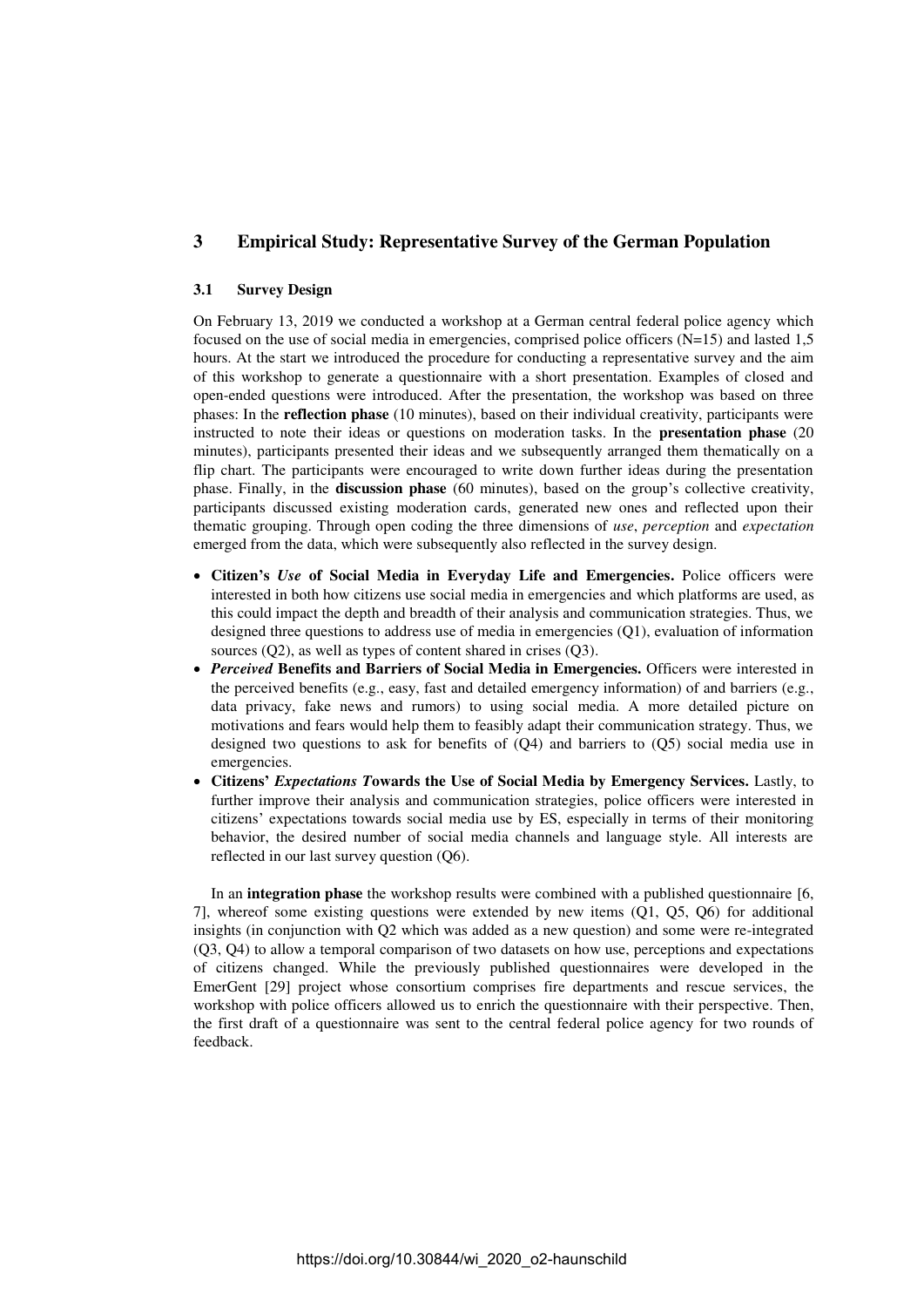#### **3.2 Data Collection and Analysis**

The finalized questionnaire was self-hosted through LimeSurvey, then sent to the commercial and ISO-certificated panel provider GapFish in May 2019. The **survey** covered the dimensions of use, perception and expectation towards social media in emergencies, which was translated into six closed questions (see Ch. 3.1). Definitions were given before relevant items. Emergencies were defined as unforeseeable events (such as epidemics, earthquakes, fires, big accidents or floods) that impact several people and require immediate action to minimize negative consequences. Social media were defined along with the German dictionary as social networks through which users can connect with each other, communicate, have exchanges and generate content. For all generated items we followed guidelines for valid item design, including phrasing positively, clearly, short, concisely and understandably, limited to one statement per item and avoiding leading questions [30]. Though items should be related to the present [31] due to the infrequent nature of emergencies, we resorted to previous experiences, so potential effects of remembering should be taken into account in interpreting the results. Questions are either on a 5-point interval Likert scale or categorical. With regard to **participants**, the sample was adapted to represent the German population in age, gender, geography, urbanization and education [32]. These criteria ensure that we can infer the German usage patterns with minimal biases, avoiding the selection biases inherent in surveys, depending on where participants are recruited, typically favoring groups with more time.

For our **data analysis** we eliminated incomplete answers, resulting in N=1,219 reliable answers. Due to the sample size an approximation of normal distribution of the data can be assumed [33]. Depending on the scale of the dependent and independent variables, we used Chi Square tests, Person's Phi, Cramer's V, Kendall's tau-b, ANOVA and Pearson's r for our analysis. For the categorical variable "gender" we applied the t-test for independent samples, paying attention to the assumption of homogeneity of variance through a Levene test. We judge effect sizes of Pearson's r of  $|0.10|$  as a small, of  $|0.30|$  as a moderate, and of  $|0.50|$  as a strong correlation [34]. For the statistical analysis we use IBM SPSS Statistics 26. For each analysis we chose the test that is most robust and allows for the most fine-grained scale. An exception is made when testing for non-linear correlations, for which data are recoded into categories to test group effects, such as binary categories for those under 25, over 45 and those over 60-years old. In addition, we recode the categorical variables that capture the use types of various social media platforms in emergencies into ordinal variables to represent social media engagement. This we derived from answers to whether and how people used social media in emergencies (*not used, just to search, just to share, to search and share*) and interpret it such that searching is a less intense engagement than sharing, while doing both signifies most intense engagement. To perform tests of this assumption and group effects, we also code social media use as a bivariate variable that delineates any type of use of a platform ("1") from no use of that platform ("0"), and various combined user or non-user groups. We test city size and age for collinearity and find no multicollinearity ( $VIF = 1$ ).

We furthermore compare the studies of 2015 (N=1,034), 2016 (N=1,069) and 2019 to see if and how social media behavior and expectations have changed over recent time. The comparison data come from a 2015 snowball survey conducted in several countries and a 2016 representative survey conducted in Germany [6, 7]. Since social media is a fast-developing field, these three years of difference between surveys can yield interesting insights. However, in part items varied slightly between these surveys. Thus, newer and more fine-grained questions on the use of social media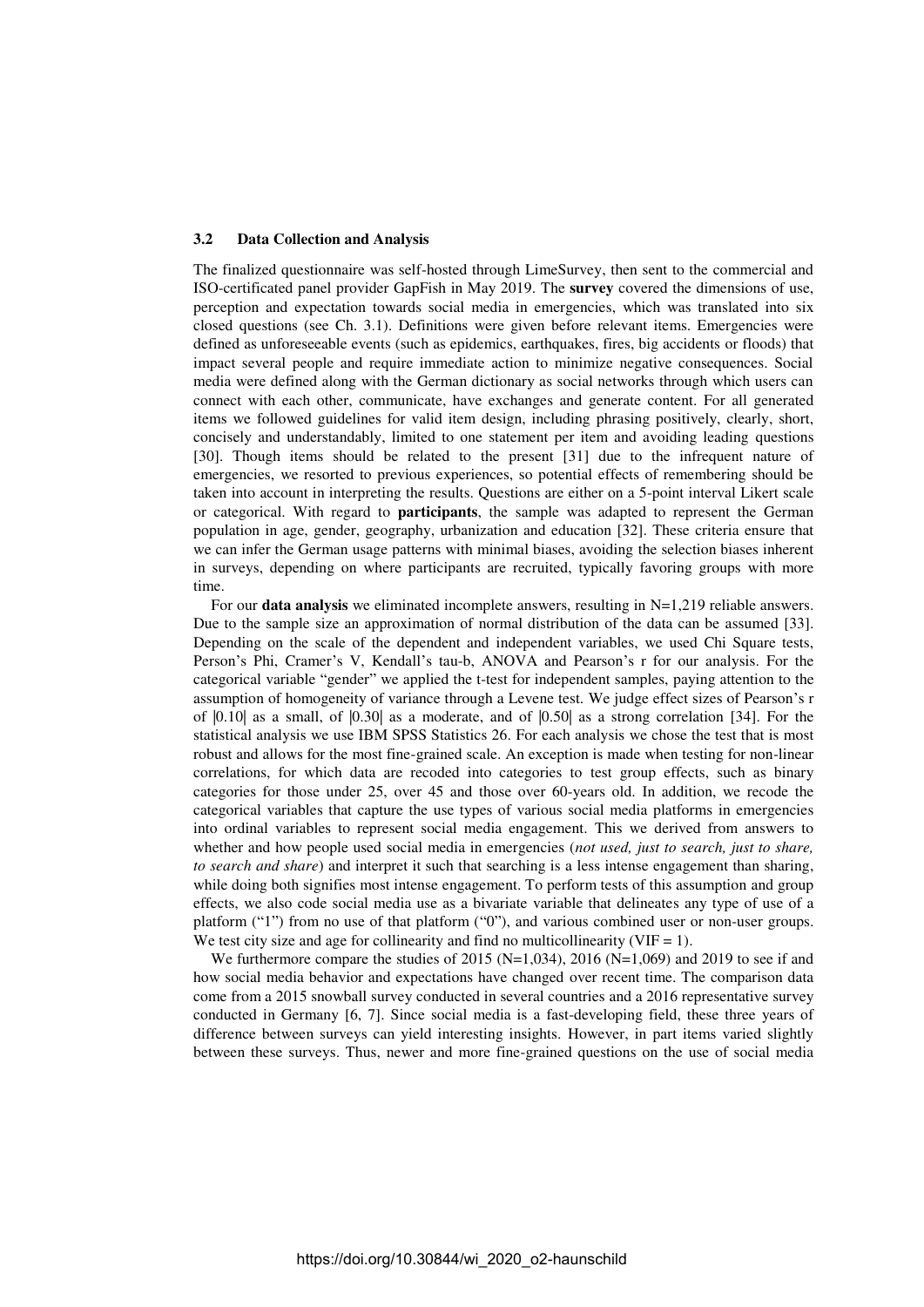platforms of the most recent study were merged to capture the same dimensions found in the other studies concerning any use of social media in emergencies. In addition, what respondents think about when reporting on "social media" might also have changed over time. While we explicitly include WhatsApp as a social media platform in this survey, in 2015 and 2016 this platform may not have appeared to all respondents as such [6, 7]. Thus, we exclude WhatsApp in the survey comparison.

#### **3.3 Results**

**Widespread Use but Limited Helpfulness of Social Media Platforms (Q1 and Q2).** Almost two thirds of respondents (63%) seek out information by reading social media messages in emergencies (see Fig. 1). About half of all respondents made posts on social media sites, equally aiming to obtain information, to share information, or both. Two thirds of respondents used their smartphone in an emergency, 13% used it only to broadcast, 27% only to share information and another 27% to both share and search. When it comes to specific platforms, people have mainly used WhatsApp, which is also the platform through which most people share information (55%). In its use, WhatsApp is followed by Facebook, YouTube and Instagram. Twitter, Snapchat and Periscope were used by less than 25%. YouTube is particularly popular for searching information. On all platforms, it is uncommon to only post information and to not use it also retrieve information. In Germany, WhatsApp and Facebook are the only platforms on which widespread sharing behavior is taking place in emergencies. 26% use none of the social media platforms we asked about,  $24%$ use no other platforms apart from Facebook and WhatsApp, 10% use exclusively WhatsApp, and 73% use a combination of social media that includes Facebook or WhatsApp.

Engagement on all platforms correlates significantly  $(p<0.001)$  with all other platforms. Kendall's tau-b for ordinal variables shows effect sizes of between 0.33 and 0.74. However, the correlation between WhatsApp and other social media platforms is the smallest (ranging between 0.14 (Periscope) and 0.4 (Facebook)), followed by Facebook (0.33 to 0.44). In contrast, use of less common social media platforms (YouTube, Twitter, Instagram, Periscope and Snapchat) correlates strongly with effect sizes between 0.5 to 0.74. This indicates that while Facebook and WhatsApp are more frequently used independently from other platforms, high engagement on the more peripheral social media channels is strongly linked to engagement on more platforms.

| WhatsApp use   | 32% | 3%  |     | 23% |       | 32%             |
|----------------|-----|-----|-----|-----|-------|-----------------|
| Smartphone use | 33% |     | 27% |     | 13%   | 27%             |
| Facebook use   |     | 45% |     | 22% | $1\%$ | 21%             |
| YouTube use    |     | 59% |     |     | 25%   | $11\%$<br>$5\%$ |
| Instagram use  |     | 64% |     |     | 18%   | 11%             |
| Twitter use    |     | 75% |     |     |       | 9%<br>4%        |
| Snapchat use   |     | 78% |     |     |       | 7%<br>10%       |
| Periscope use  |     |     | 84% |     |       | $8\%$ 3% 5%     |

**Figure 1.** Q1: Please indicate the extent to which you have used the following social media in an emergency situation affecting you (not used**,** to search information, to share information, to search and share).

Analyzing the effect of city size on social media engagement (see Ch. 3.2) on the different platforms, we find no significant connection between the two variables. To control for non-linear effects in different age groups, we analyze groups of 1) under 25-year-olds, 2) over 45-year-olds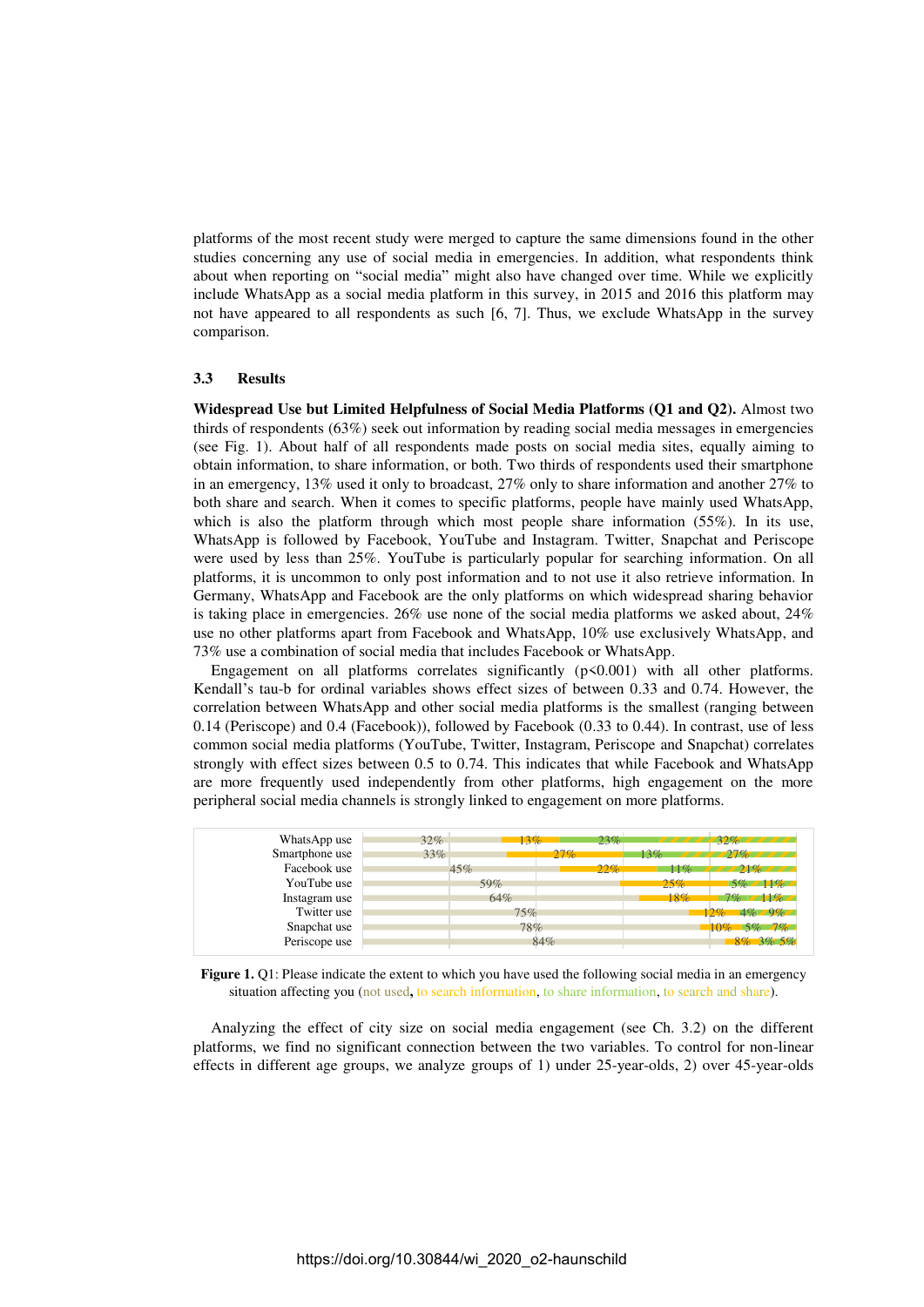and 3) over 60-year-olds separately as binary variables with a Mann-Whitney-U-test for two independent samples and ordinal dependent variables. Surprisingly, the results show that when it comes to activity in emergencies, there are no significant differences related to age groups. To ensure that this finding does not result from the recoding of categorical social media use to ordinal social media engagement, we again recode social media use as a binary variable for any use on a particular platform in an emergency. We then perform logistic regressions over the binary variables of social media platform use and the continuous variable age and find no significant influence.

People's strong use of WhatsApp is in line with respondents' opinions on the usefulness of information sources (see Fig. 2), where contact with professional ES or personal contacts such as family and friends are regarded as the most helpful sources (with both deemed quite or very useful by 70% of respondents). Social media get the same positive evaluation only from 50%.



Figure 2. Q2: Please indicate how helpful you perceived the following sources of information in an emergency situation affecting you (not used; not, not very, moderately, quite, very helpful).

Looking only at those who did use emergency service contact or social media respectively in an emergency, positive evaluation lies even at 80% with ES and 55% with social media. For those 64% that had been in an emergency situation before (N=827) to judge the helpfulness of sources, there are moderate to strong positive correlations between all sources (for all  $p \le 0.001$ , see Table 1). We can distinguish between different groups: First, social media users do not necessarily support all things digital in emergencies: Despite a strong connection with other internet sources, warning apps lag behind in this group. They are moderate supporters of TV, radio and local announcements. However, they appreciate newspapers, personal conversations and telephone conversations somewhat less. This indicates that social media use is indeed not equivalent to using technology for different types of technologically enhanced exchanges with ES, friends or family. In contrast, those who appreciate contact with ES appear to also favor more direct forms of exchange through personal conversations and authoritative information through local announcements and warning apps. A third group whose members prefer more traditional sources such as newspapers, TV and radio can be identified.

**Table 1.** Correlation of Helpfulness of Information Sources, p < 0.001

| $\sim$ | Social | ontact<br>tc | Local     | ersonal |            |                       | Warning                | Other    |                |
|--------|--------|--------------|-----------|---------|------------|-----------------------|------------------------|----------|----------------|
|        | media  | emergency    | announce- | conver- | <b>TIX</b> | -<br>$\cdot$<br>Radio | and the control<br>app | internet | wspaper<br>New |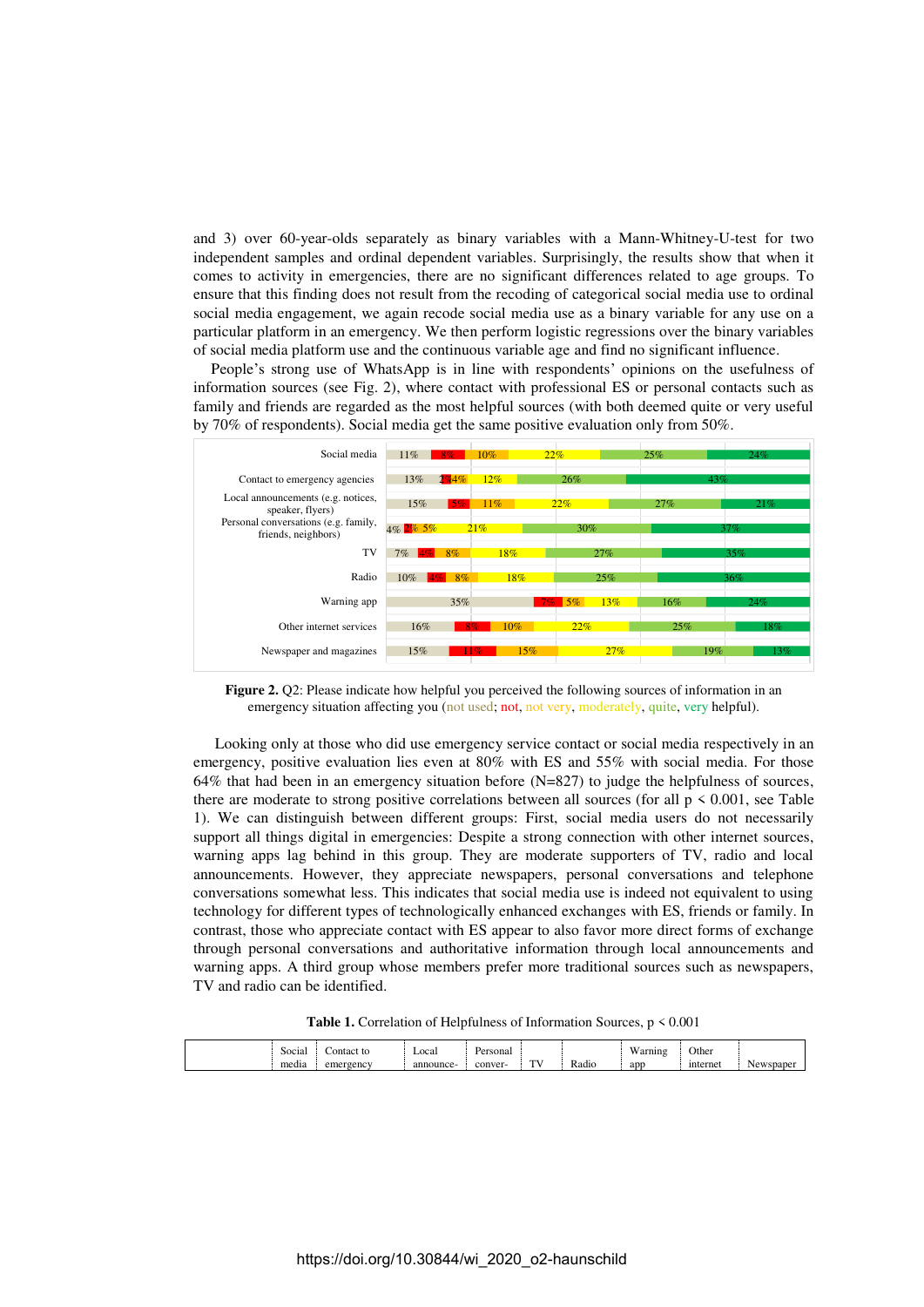| Pearson's r   | 'SM)  | services (ES) | ments | sations |       |       |       | services |       |
|---------------|-------|---------------|-------|---------|-------|-------|-------|----------|-------|
| SΜ            |       | 0.206         | 0.316 | 0.188   | 0.296 | 0.309 | 0.27  | 0.494    | 0.19  |
| Contact to ES | .206  |               | 0.447 | 0.318   | 0.26  | 0.297 | 0.393 |          | 0.156 |
| Newspaper     | 0.190 | 0.156         | 0.281 | 0.2     | 0.465 | 0.424 | 0.14  | 0.237    |       |

Only for the evaluation of social media we find no significant influence of gender ( $p= 0.097$ ). Despite this, females evaluate all other sources more positively. Though gender is significant here, effect sized are very small to negligible (e.g., helpfulness of contact with ES: Cramer's  $V = 0.107$ , p= 0.003). Gender is thus not relevant for the perception of helpfulness of social media in emergencies and its influence on the evaluation of other sources is negligible.

**Increase in Sharing of Content (Q1 and Q3).** Comparing those who are concerned with their privacy and data safety with those less concerned in regard to their sharing behavior on social media in emergencies, using logistic regression we find no significant differences in their sharing of types of information. Looking at the data of 2016 and 2019 (see Fig. 3), there is a noticeable decrease of citizens who never shared information in emergencies (56% to 37%). Especially the number of citizens who searched and shared information increased (19% to 36%), which could be affected by the recent increase of man-made disasters, such as the 2016 Munich Shooting and the 2016 Berlin truck attack on a Christmas market, that were extensively covered across German media.



**Figure 3.** Q1: Please indicate the extent to which you have used social media in an emergency situation affecting you (2016 vs. 2019) (For 2019: all platforms merged except WhatsApp).

Participants shared on average two types of content, 85% having shared between one and three types. About one in four people shared photos, videos or testimonies as eyewitnesses (see Fig. 4). Among those who became active as eyewitnesses, a significant but slight negative correlation with age appears ( $\tau$ b = -0.15, p < 0.001), but none with any particular social media platform or city size. Of those 68% that had been in an emergency, weather information and road/traffic warnings were most often shared, followed by measures taken for one's safety, one's location, feelings and emotions about the event, while 18% did not share any information. Gender plays a significant but only small role: Women are more likely to share feeling on social media  $(X(2) = 24.907, p \le 0.001;$  $\phi = 0.174$ ). In contrast, men were more likely to share their location (X(2) = 10.36, p = 0.006;  $\phi$  = 0.112), videos (X(2) = 16.23, p < 0.001;  $\phi$  = 0.14) and witness accounts (X(2) = 6.928, p < 0.001;  $\phi = 0.088$ ). Similarly small significant differences can be found in relation to age: People under the age of 25 are more likely to share feelings on social media ( $X(1) = 31.097$ ,  $p \le 0.001$ ;  $\phi = 0.194$ ) as well as videos (X(1) = 4.612, p = 0.032;  $\phi$  = 0.075). In addition, they are less likely to not have shared any type of content  $(X(2) = 10.012, p = 0.002; \phi = -0.11)$ . In contrast, those over 45 years old were less likely to share most types of content or any content at all  $(X(2) = 13.222, p \le 0.001; \phi$  $= 0.127$ .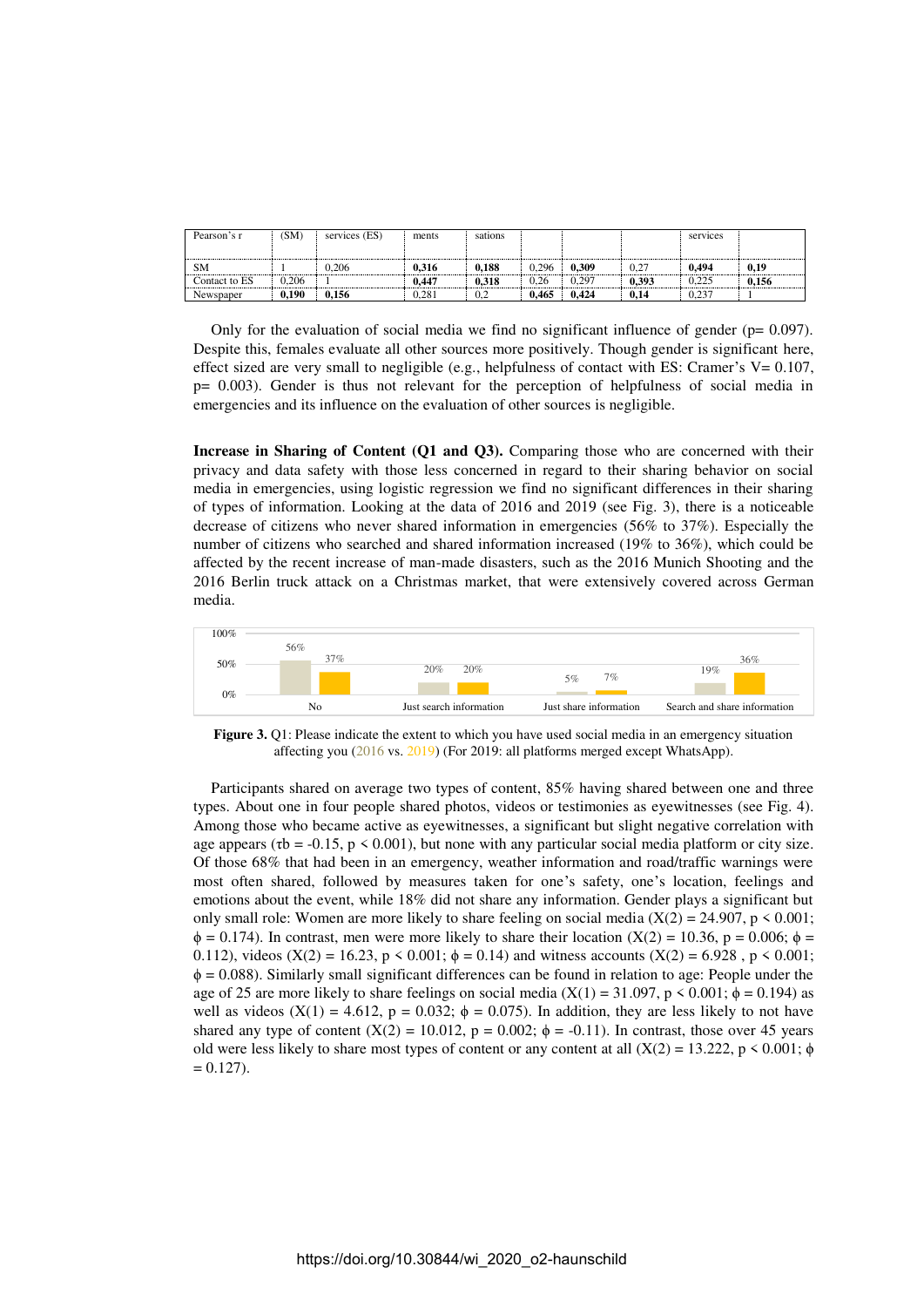

**Figure 4.** Q3: Please indicate the types of information you have shared in social media in emergency situations affecting you (2016 vs. 2019).

Despite the overall increase of shared information from 2016 to 2019, the amount of different information types decreased except for safety reassurance (26% to 43%) making it the third most shared information type after weather (56%) and road/traffic conditions (48%). The increase for safety reassurance may be linked to the use of Facebook Safety Check, which appears to have become more widely used during the abovementioned events. Furthermore, there is a significant drop of citizens sharing feelings or emotional content in social media (46% vs. 27%). Further research should investigate this phenomenon, which may be caused by a habituation effect due to the increasing number of large-scale emergencies that are heavily covered by media.

**Preference for Emergency Hotline Despite Speed of Social Media (Q4, Q5).** Regarding advantages of social media in contrast to traditional sources, respondents particularly value the speed with which information is available  $(61%)$  and its easy accessibility  $(60%)$ . On the other hand, less than 30% regard social media as more accurate, trustworthy and reliable than traditional media. A significant majority (71%) states that it is better to call an emergency number. Many are also concerned with rumors (64%) und false news (56%), as well as an excess of information  $(53\%)$ . Half of the respondents also regard data security and privacy as a disadvantage  $(50\%)$  as well as the possibility that social media might be inaccessible in an emergency (54%). While social media is granted with providing accessible and speedy information, only a minority of between 8% and 20% disagrees with the limitations of and concerns about social media, painting a picture of social media users who appear unenthusiastic about relying on social media in emergencies.

Analyzing judgements about social media advantages and disadvantages shows that all advantages correlate significantly and moderately to strongly ( $p = 0.001, 0.32 \le r \le 0.83$ ) among themselves, as do disadvantages ( $p = 0.001$ ,  $0.27 \le r \le 0.83$ ). Especially accuracy, trustworthiness and reliability occur together ( $r = 0.8-0.83$ ), while trustworthiness and speed of availability show the smallest correlation ( $r = 0.27$ ). Regarding the disadvantages, people who prefer to call an emergency hotline are also highly concerned with rumors on social media ( $r = 0.83$ ), and security and privacy concerns occur especially in conjunction with concerns over false news ( $r = 0.71$ ). The data also shows that respondents differentiate between rumors and fake news  $(r = 0.57)$ . How can the attitude towards calling emergency numbers be explained? Again, there is no correlation between age or gender and a favorable opinion of emergency hotlines. Nor do we find significant correlations between people's favoring of phone calls and their expectations towards ES' social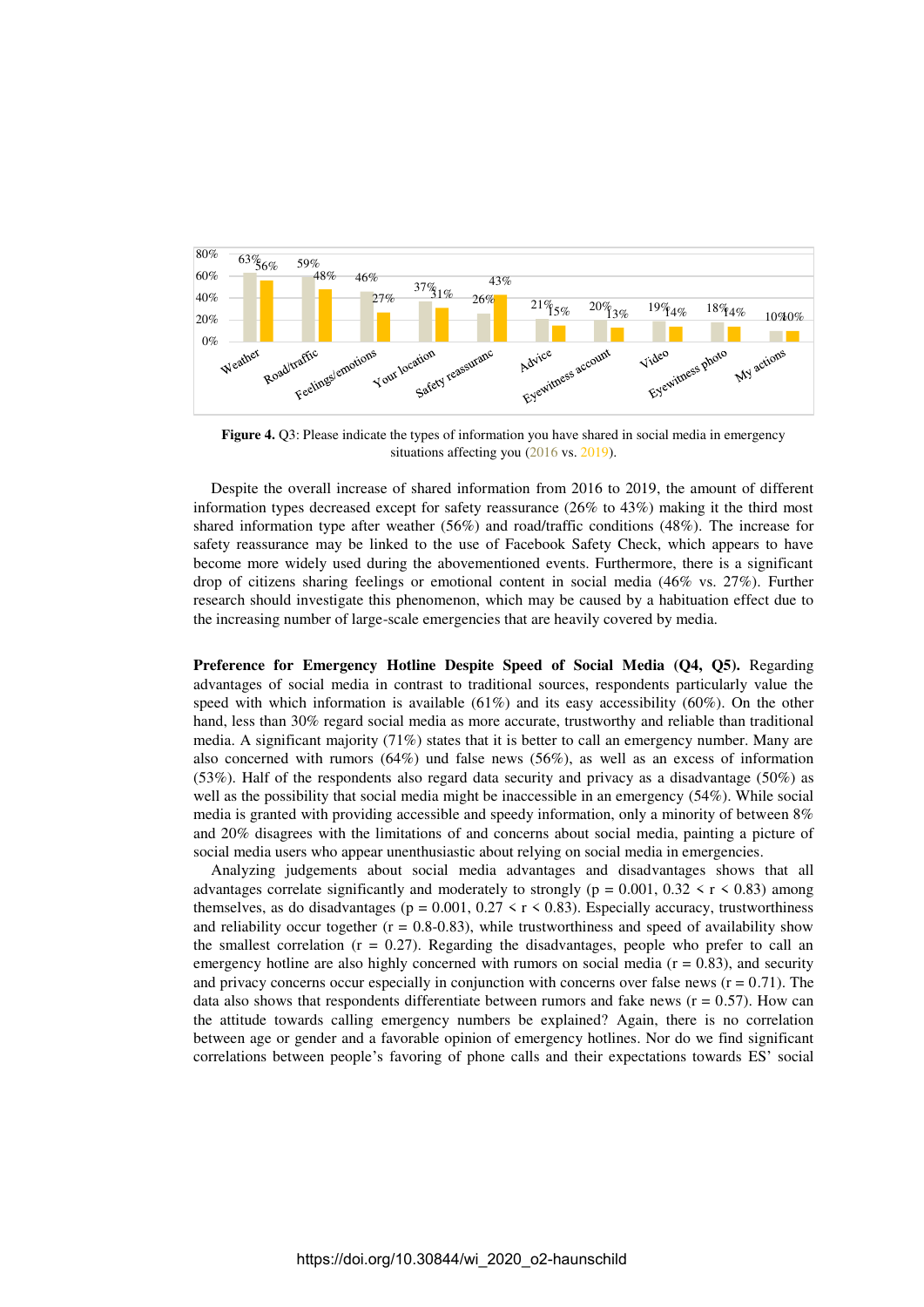media use, such as their capacity to monitor the platforms or their expected response time. A t-test for independent samples, comparing those with and without emergency experience, shows no significant differences. Thus, emergency experience has no effect on social media perceptions.



**Figure 5.** Q4: Which advantages do you assume for social media compared to other information sources (e.g., television, radio or traditional website) (strongly disagree, disagree, neutral, agree, strongly agree)?

Looking at our datasets from 2015 and 2019 (see Fig. 5), the perceived accessibility (54% to 60%), richness (29% to 36%), reliability (22% to 24%) and accuracy (13% to 27%) of information increased noticeably. Although the perceived faster availability of information dropped (76% to 61%) together with accessibility, these characteristics are still most dominant in comparison to traditional media. Despite the increase in richness, reliability and accuracy, social media is still perceived worse in these characteristics compared to traditional media (see Fig. 6). Compared to 2016, social media were perceived as less disadvantageous: the survey participants showed less skepticism with regard to false rumors (74% to 64%), data privacy (62% vs. 50%), malfunction in emergencies (60% to 54%) and missing reliability (65% to 38%). Still, except for reliability, at least half of participants were skeptical with regard to dangers emanating from social media. Interestingly, while the preference of emergency calls over social media was balanced in 2016, in this survey 71% preferred an emergency hotline over using social media in emergencies.



**Figure 6.** Q5: Which disadvantages do you assume when using social media during an emergency situation (strongly disagree, disagree, neutral, agree, strongly agree)?

High Expectations, High Understanding (Q6). With regard to ES' activities on social media, many respondents do not have clear expectations (see Fig. 7). On the one hand, people expect that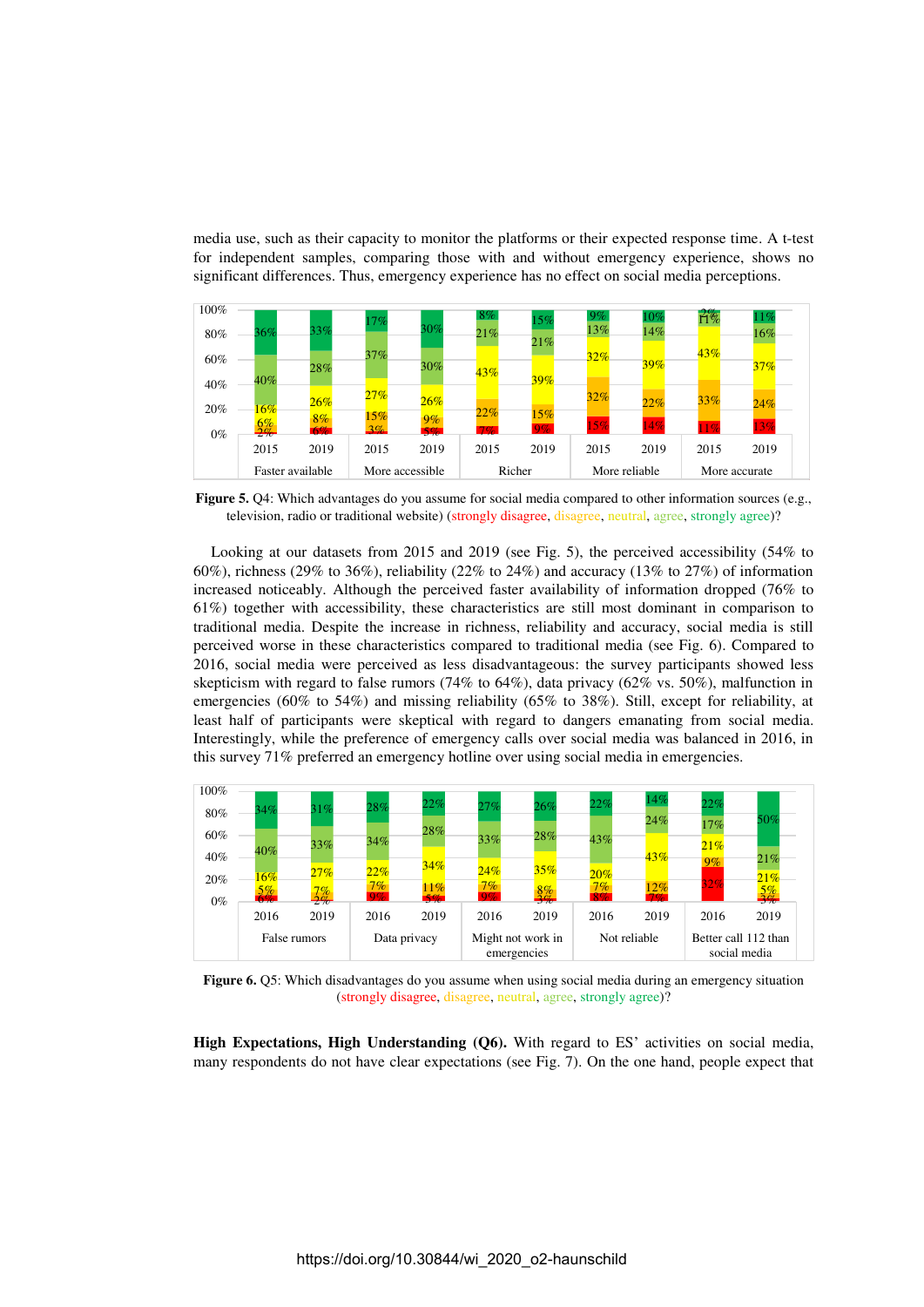ES should continuously monitor their social media channels (58%) and almost 40% expect that a post (including one asking for help) should be responded to within one hour, although this idea is also rejected by a large portion of respondents (27%). 46% expect that in emergencies ES will be too busy to analyze social media. While 40% regard the current extent of ES' social media presence as sufficient, 47% wish to find news about ES' day-to-day activities on social media. In our survey, a tendency exists to favor a variety of regionally and thematically differentiated social media channels. 44% of respondents would welcome direct messages (e.g., through social media chats) by ES in case of emergencies, while 22% were against such direct contact.

Relatively strong opposition is found with regards to the question of whether to use more colloquial language on social media, with only 27% in favor and 36% rejecting the proposal. Of those firmly in opposition, only about half used Facebook in emergencies and only less than 20% used Twitter. The Mann-Whitney-U-test and an analysis of variance (ANOVA) show that neither age, gender nor education play a role. Comparing the datasets of 2016 and 2019, there is a decrease in the perception that ES should monitor social media  $(67\%$  to 58%) and participants increasingly think that ES are too busy to monitor social media during emergencies (43% to 56%). While both of these developments seem to point in the same direction, the expectation that ES should respond within one hour to social media posts increased (47% to 53%).



**Figure 7**. Q6: Emergency Services (e.g., fire brigades, ambulance services or police) also use social media in emergency situations (strongly disagree, disagree, neutral, agree, strongly agree).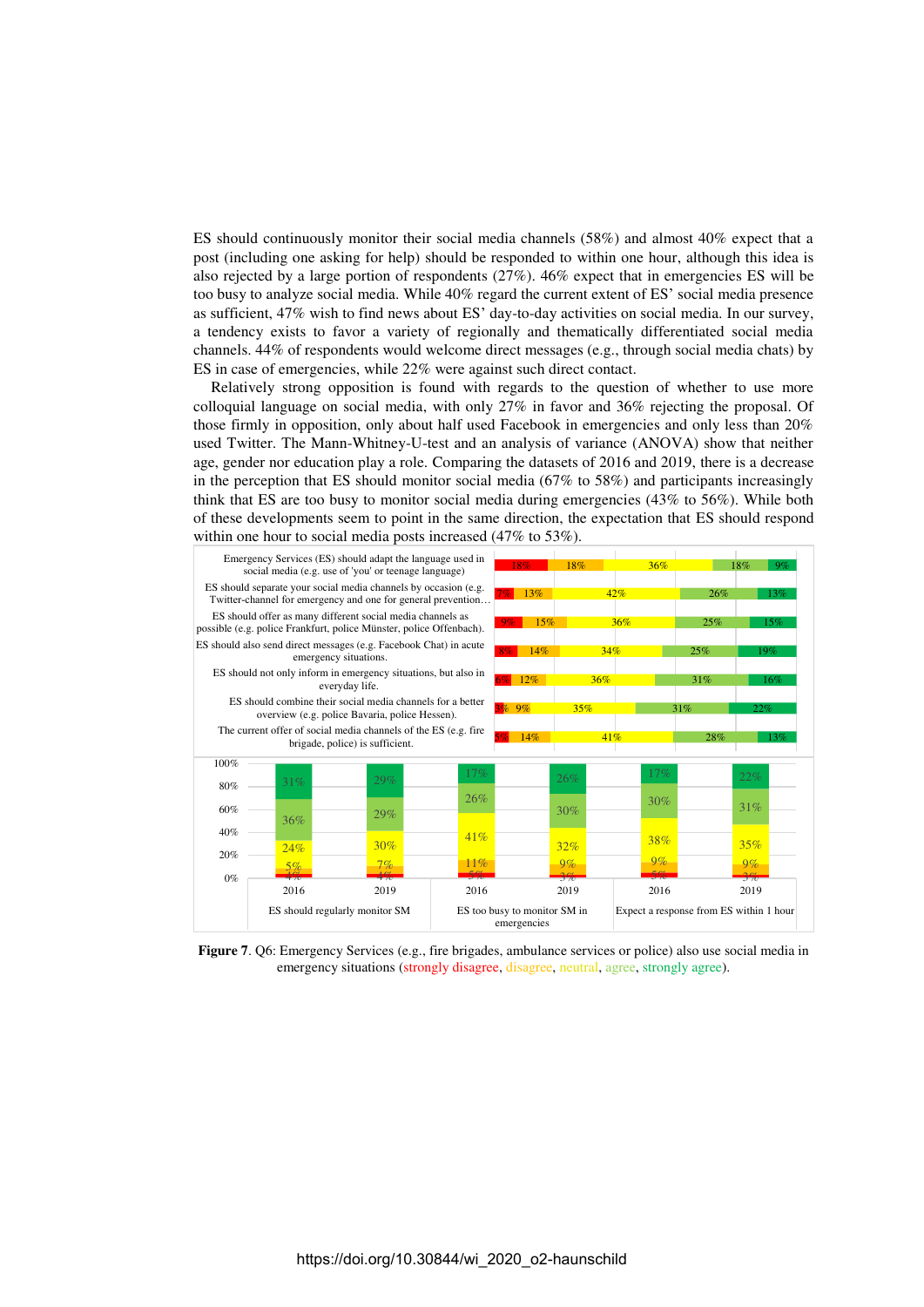### **4 Discussion**

#### **4.1 Contribution and Policy Implications**

With regard to use of social media in emergencies (**RQ1**), one of the unique contributions of this paper is the differentiation of platforms, which shows that WhatsApp and Facebook dominate and are together used by over 70% of respondents. Only on these platforms sharing is widespread, while YouTube is popular for searching information. The predominant use of social media for searching information fits with many ES' strategy of using social media to broadcast information und supports previous findings [6]. Despite Twitter's importance for many ES for fast updates, YouTube has so far been more relevant to people in emergencies. This suggests that for a majority virtually "returning" [35] may be more relevant than factual updates. People's sharing behavior on WhatsApp and Facebook may be explained by the still more private nature of social media's chat tools [36] and the growth in personal safety assurance. A new finding is also that while the perceptions of helpfulness of sources all positively correlate some clusters can be found, showing that consumers of traditional information sources and those seeking personal and authorities' information are less likely to respond well to social media information. This may mean that ES' spreading of information through social media may not have to be prioritized at this point, or that it is not fulfilling users' demands: Those favoring social media evaluated contact with ES as comparatively less helpful; instead, they value other online content, likely generated by peers and online journalists. In contrast, those who find contact with ES helpful do not find social media very helpful in emergencies.

Our survey supports findings on age and gender as partly relevant [37] but mainly taking on only a small to negligible role, while education and urbanization are not central for social media use in emergencies. While the study design is biased towards people who negotiate the online realm, the finding may also suggest that in cases of emergencies, people diversify their strategies: Those who normally use social media less may explore new channels for seeking out information and for reaching out, while people may also be drawn to less frequently used but familiar ways of communication that are perceived as reliable, such as placing an emergency call. Despite the frequent use of social media, traditional emergency phone calls find strong support among respondents. Those favoring such calls are particularly skeptical of the trustworthiness, accuracy and reliability of social media. While those who are concerned with data security and privacy do not show different sharing and use patterns in emergencies, they are strongly concerned with the existence of fake news and whether social media channels are reliable in crises.

Regarding the adoption of casual language in social media channels, strong resistance is voiced. Of those concerned, however, a large proportion did not use social media in emergencies, while those who are active on Facebook appear to be largely indifferent. Turning to wishes regarding social media accounts run by ES, there are no strong preferences to be found overall and no big differences between those having used social media in emergencies. This suggests that no clear preferences have emerged within the German population and a variety of strategies can be successful. This supports the findings that a diverse set of social media strategies can be relatively successful within ES [16].

With a view to recommendations for ES' social media strategies (**RQ2**), we can derive preliminary suggestions: Most respondents see advantages in social media and many have used it in situations of uncertainty. However, people are also aware of the downsides of social media and its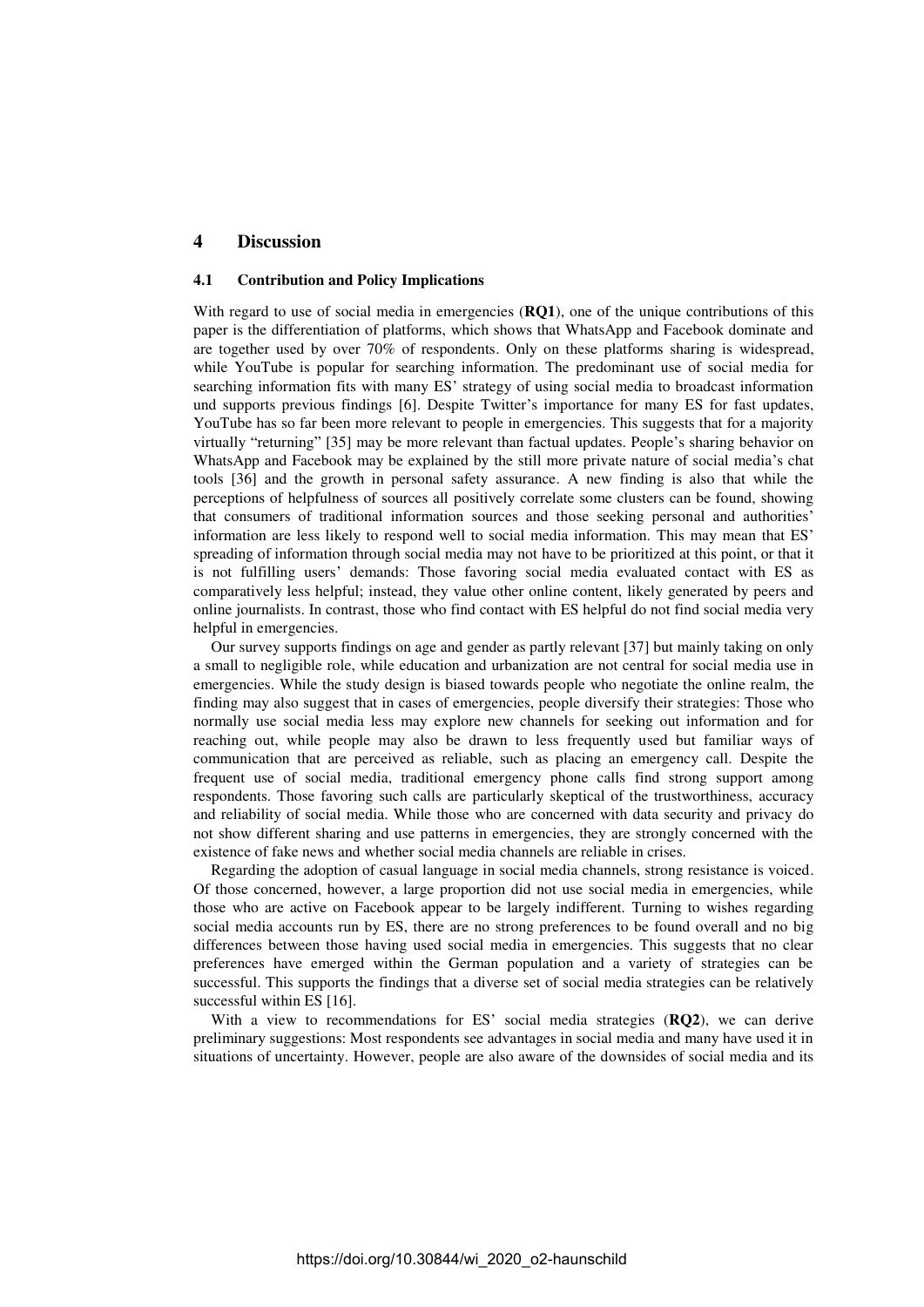uncertain reliability in crises. This suggests that the use of hybrid strategies [20, 24], incorporating elements of social media while maintaining traditional channels of communication, is recommendable. Although it is likely to increase burdens on ES, our survey also finds that respondents are understanding those challenges particularly in stressful situations, suggesting that people may be prepared to use offline modes of communication in case social media remains unanswered. However, this flexibility may also be required due to social media not fulfilling all expectations. This would have to be explored further by future qualitative research. It also appears that social media communication in emergencies is not and perhaps does not need to be tailored to specific socio-demographic groups, since their experiences and evaluations are similar. Since there are so far no clear preferences for how to implement social media strategies, this should be ever more closely surveyed among the population, as opinions may only form while making experiences with different modes.

Changes over time indicate an overall increase of people who have been using social media in emergencies, especially those who both searched for and actively shared information despite decreasing diversity of different content types. While the increase of safety assurance may be connected to the use of Facebook Safety Check, the noticeable decrease of emotional content requires further research to identify its cause. We observed an increase of perceived social media potentials but citizens still rate the quality of other media, except for accessibility and speed, higher and the 2015 survey is based on a snowball sample which limits the comparability of results. In terms of disadvantages, there is a noticeable decrease, but most barriers are still perceived as a problem by more than 50% of participants. Further inquiries are necessary to identify long-term trends. Despite the fact that a larger number of participants expect ES to be too busy to monitor social media, interestingly, more of them demanded an answer on their posting within one hour, indicating a widening gap between perceived reality and desired state.

The comparison of this survey with data from 2015 and 2016 also shows the strong fluctuation of opinions. Considering the strong changes also seen in the development of social media channels, e.g., the emergence of chat features in Facebook, as well as the emergence of large groups on WhatsApp, continuing surveillance of changes appears necessary to adjust strategies in due time. It seems likely that this will challenge more rigid styles of organizational communication. For now, a focus on Facebook and WhatsApp as the dominant communication channels appears to reach a vast group of people. They are also the best sources to attain information through citizens' content. For broadcasting information, ES may consider including YouTube. Since mobile phones are generally wide-spread, further exploration of warning apps appears to be a promising avenue [38].

#### **4.2 Limitations and Future Work**

This paper is subject to limitations: The biggest challenge is that online surveys are biased towards people who engage online. Although the survey provides representative results according to the criteria of age, gender, geography, urbanization and education, it excludes those people who are most resistant to using technology. A normalizing effect may also be incurred by remembering events in the past. In addition, it is unclear when the emergencies took place that respondents were referring to, which may influence the channels used at that point in time. Since several social media platforms consist of components that can be used as a public forum or private messaging tools, it is not completely clear whether "posting" or "reading" on social media exclusively refers to the public creation and recreation of content, or also to private communication. In future research it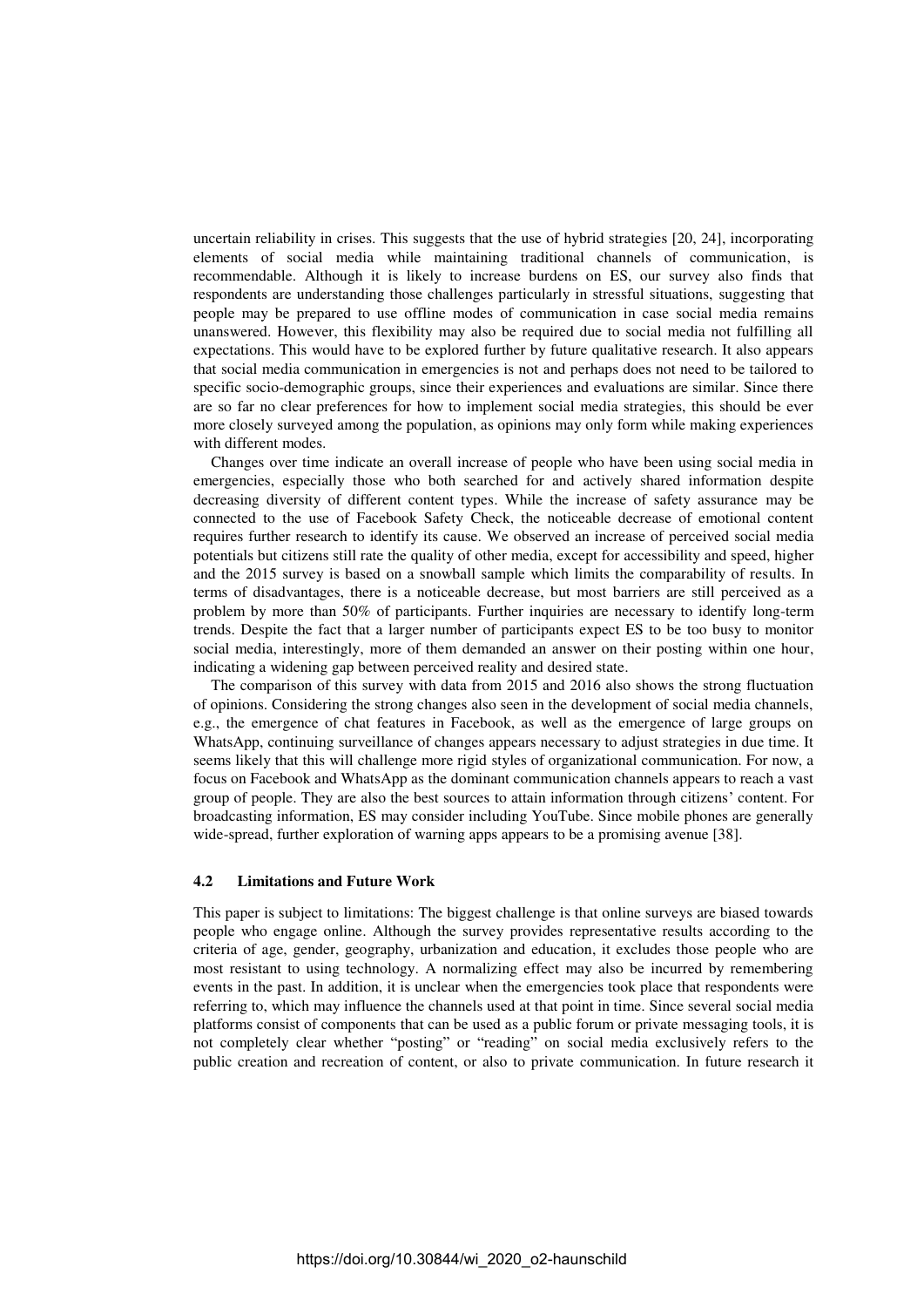seems fruitful to differentiate between such more private use of social media directed at acquaintances or towards bigger circles of strangers and public institutions, especially as behavior might be relevant for communication about emergencies and with ES. Further research should thus explore how people interact with technologically enhanced means of communication in the private and public realms, as well as regarding how, when and why they turn to both the public realm and state institutions.

Regarding urbanization truly rural areas and very big cities that might have specific needs in emergencies may not be sufficiently visible, since our categories start at 5,000 inhabitants and end at 100,000. More refined categories could test the lack of differences found in this study between people living in highly urbanized or rural areas and their particular challenges. A caveat results from not differentiating between different types of ES. Furthermore, respondents' lack of decisiveness regarding their preferences for ES' social media strategies may be a result of limited experience with different online communication modes and will likely yield more opinionated results in the future. Finally, the paper focuses on practical and policy implications, lacking an underlying theory guiding the questionnaire design and an explanatory framework. Therefore, future qualitative research should explore social media use, perceptions and expectations from a theoretical lens, i.e., using the framework of risk cultures, which differentiates the framing of incidents, trust towards authorities and targets of blaming if emergency response is not successful [36, 39].

# **5 Conclusion**

In this paper, we examined the use, perceptions and expectations of German citizens towards social media in emergencies. Our survey of a representative sample  $(N=1,219)$  of the German population was informed by a workshop with a German central federal police agency. We found a widespread use of WhatsApp, Facebook and YouTube in emergencies, which increased in the last three years. Despite social media being perceived as faster and more accessible, citizens appraise traditional media as more accurate and reliable information sources, which is supplemented by the fear of false rumors and issues of data privacy in social media. Furthermore, many citizens expect emergency services to monitor social media, establish bidirectional communication, publish information not only in emergency situations but also in everyday life, and provide both regional and federal social media presences. Finally, those valuing social media in emergencies also favor other online sources, but not necessarily apps, contact with ES or personal conversations.

**Acknowledgements**: This research was funded by the German Federal Ministry of Education and Research (BMBF) and by the Hessen State Ministry for Higher Education (HMWK) within the National Research Center for Applied Cybersecurity ATHENE, by the LOEWE initiative (Hesse, Germany) within the emergenCITY centre, by the Deutsche Forschungsgemeinschaft (DFG) – SFB 1053 (MAKI) and by the German Federal Ministry of Education and Research (BMBF) in the project KontiKat (No. 13N14351).

#### **References**

1. Reuter, C., Kaufhold, M.-A.: Fifteen Years of Social Media in Emergencies: A Retrospective Review and Future Directions for Crisis Informatics. J. Contingencies Cris. Manag. 26, 41–57 (2018).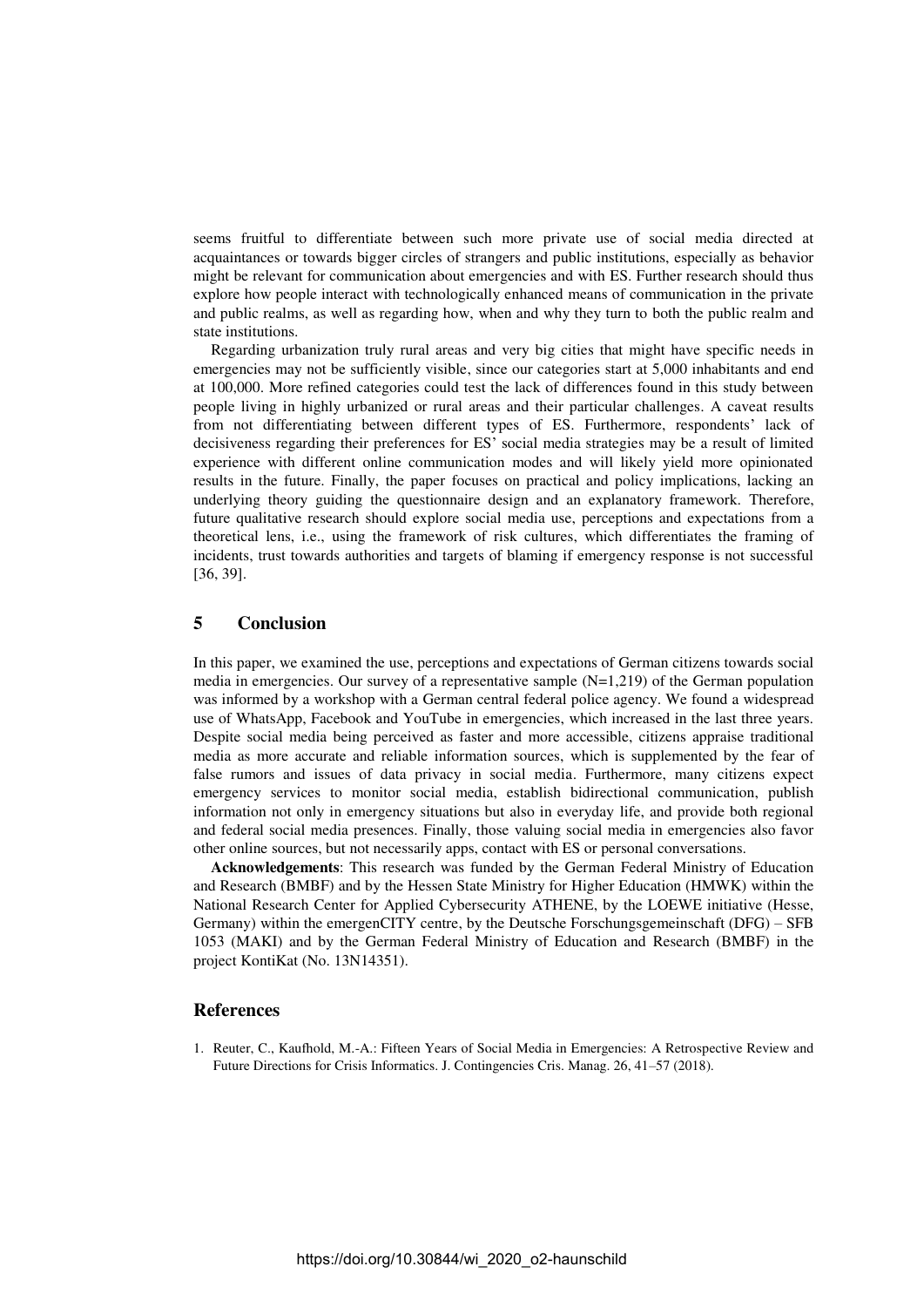- 2. Crawford, K., Finn, M.: The limits of crisis data: analytical and ethical challenges of using social and mobile data to understand disasters. GeoJournal. 80, 491–502 (2015).
- 3. Hughes, A.L., St. Denis, L.A., Palen, L., Anderson, K.M.: Online Public Communications by Police & Fire Services during the 2012 Hurricane Sandy. In: Proc. CHI. pp. 1505–1514 (2014).
- 4. Kaufhold, M.A., Gizikis, A., Reuter, C., Habdank, M., Grinko, M.: Avoiding chaotic use of social media before, during, and after emergencies: Design and evaluation of citizens' guidelines. J. Contingencies Cris. Manag. 198–213 (2018).
- 5. Lwin, M.O., Lu, J., Sheldenkar, A., Schulz, P.J.: Strategic uses of facebook in zika outbreak communication: Implications for the crisis and emergency risk communication model. Int. J. Environ. Res. Public Health. 15, (2018).
- 6. Reuter, C., Kaufhold, M.-A., Spielhofer, T., Hahne, A.S.: Social Media in Emergencies: A Representative Study on Citizens' Perception in Germany. Proc. ACM Human-Computer Interact. 1, 1–19 (2017).
- 7. Reuter, C., Spielhofer, T.: Towards Social Resilience: A Quantitative and Qualitative Survey on Citizens' Perception of Social Media in Emergencies in Europe. J. Technol. Forecast. Soc. Chang. 121, 168–180 (2017).
- 8. Soden, R., Palen, L.: Informating Crisis: Expanding Critical Perspectives in Crisis Informatics. In: Proc. ACM Human-Computer Interact. 2, 1–21 (2018).
- 9. Kim, K., Oglesby-Neal, A., Mohr, E.: 2016 Law Enforcement Use of Social Media Survey. Urban Inst. (2017).
- 10. Olteanu, A., Vieweg, S., Castillo, C.: What to Expect When the Unexpected Happens: Social Media Communications Across Crises. In: Proc. CSCW. pp. 994–1009 (2015).
- 11. de Graaf, G., Meijer, A.: Social Media and Value Conflicts: An Explorative Study of the Dutch Police. Public Adm. Rev. 79, 82–92 (2019).
- 12. Ross, B., Potthoff, T., Majchrzak, T.A., Chakraborty, N.R., Ben Lazreg, M., Stieglitz, S.: The Diffusion of Crisis-Related Communication on Social Media: An Empirical Analysis of Facebook Reactions. Proc. HICSS. 2525–2534 (2018).
- 13. Tagliacozzo, S.: Government Agency Communication during Postdisaster Reconstruction: Insights from the Christchurch Earthquakes Recovery. Nat. Hazards Rev. 19, 1–11 (2018).
- 14. Brynielsson, J., Granåsen, M., Lindquist, S., Narganes Quijano, M., Nilsson, S., Trnka, J.: Informing crisis alerts using social media: Best practices and proof of concept. J. Contingencies Cris. Manag. 26, 28–40 (2018).
- 15. Reuter, C., Ludwig, T., Kaufhold, M.-A., Spielhofer, T.: Emergency Services Attitudes towards Social Media: A Quantitative and Qualitative Survey across Europe. Int. J. Human-Computer Stud. 95, 96–111 (2016).
- 16. Wukich, C.: Social media use in emergency management. J. Emerg. Manag. 13, 281 (2015).
- 17. Kaufhold, M.-A., Bayer, M., Reuter, C.: Rapid relevance classification of social media posts in disasters and emergencies: A system and evaluation featuring active, incremental and online learning. Inf. Process. Manag. 57, 102132 (2020).
- 18. Meijer, A., Thaens, M.: Social media strategies: Understanding the differences between North American police departments. Gov. Inf. Q. 30, 343–350 (2013).
- 19. Ley, B., Pipek, V., Reuter, C., Wiedenhoefer, T.: Supporting Improvisation Work in Inter-Organizational Crisis Management. In: Proc. CHI. pp. 1529–1538 (2012).
- 20. Torenvlied, R., Meijer, A.J.: Social Media and the New Organization of Government Communications:An Empirical Analysis of Twitter Usage by the Dutch Police. Am. Rev. Public Adm. 46, 143–161 (2014).
- 21. Kaufhold, M.-A., Rupp, N., Reuter, C., Habdank, M.: Mitigating Information Overload in Social Media during Conflicts and Crises: Design and Evaluation of a Cross-Platform Alerting System. Behav. Inf. Technol. (2019).
- 22. Denef, S., Kaptein, N., Bayerl, P.S., Ramirez, L.: Best Practice in Police Social Media Adaptation, COMPOSITE project, https://repub.eur.nl/pub/40562/metis\_189373.pdf, (2012).